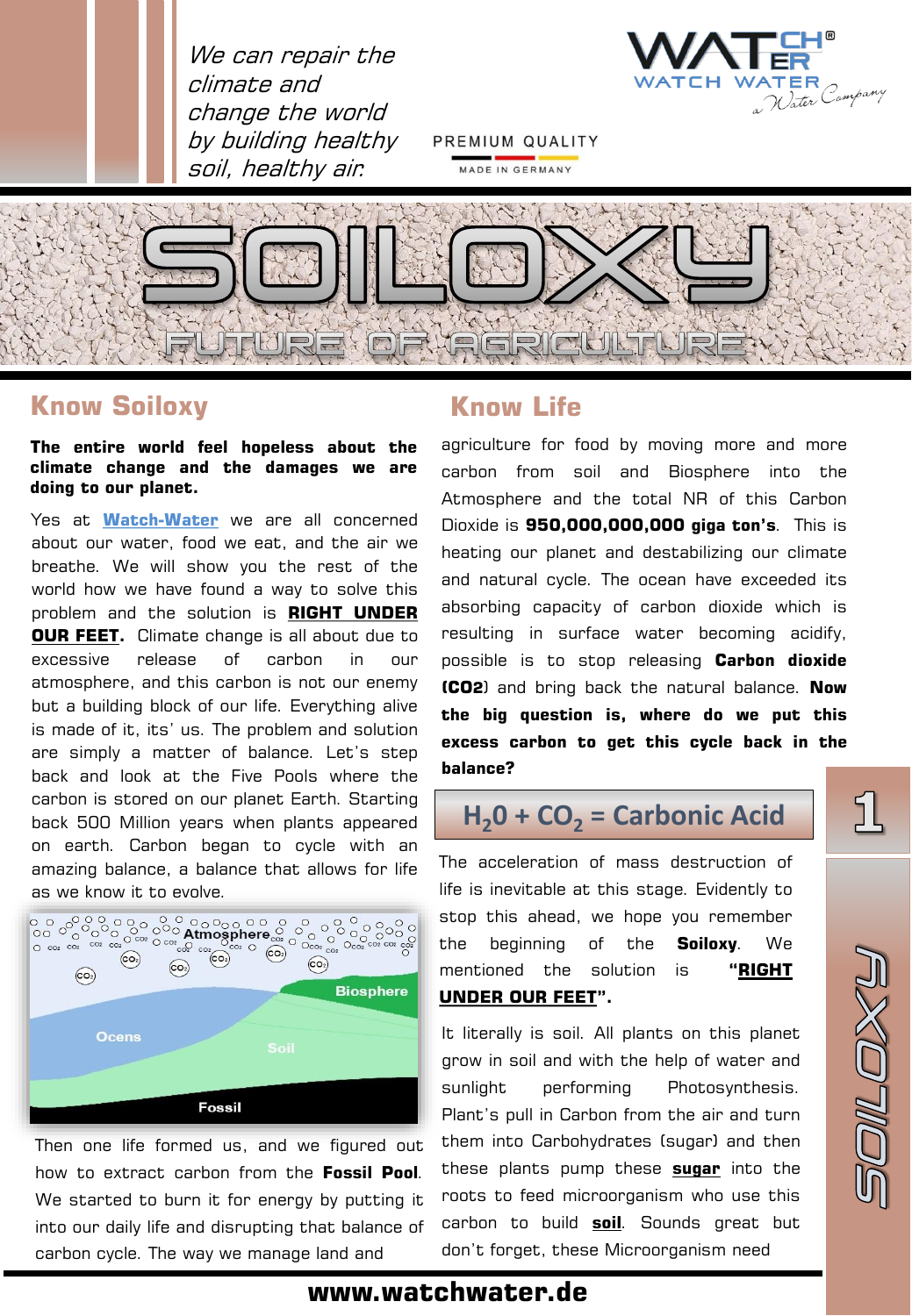

oxygen to live and everybody knows. **No life without oxygen.** Soil is full of life. Handful of soil has more living organism than there are people on the earth. Soil in other words is the stomach of the earth, consuming, digesting and cycling. oxygen Consuming Carbon and releasing oxygen.

# **Scientific Explanation**



Without oxygen and microorganism there will be no consumption of carbon. One gram of healthy fertile soil contains up to one (**Billion bacteria**) and most of these bacteria are Aerobic, meaning they require food. (Carbohydrates and Oxygen). Nature's living technologies and mechanism are amazing. Lack of oxygen changes sulfates to sulphides and the process of life dies but thanks to **Watch-Water** who discovered **Soiloxy**, mixture of important minerals and high content of oxygen.

 $\overline{2}$ 

**DILOX!** 

As the soil pH drops **Soiloxy** releases oxygen to protect the soil's life. Release of oxygen brings **more and more** carbon into the soil and this is called carbon farming. This is regenerative agriculture and there is nothing more powerful and ideal product than **Soiloxy**. Unlike more carbon in the air and atmosphere, more carbon in the soil is good for world, nature and us. Oxygen rich soil is rich in carbon and also full of life. This means more nutritious food, healthy crops and this food view is for all nation's farmers and everyone that consume food

# **Future Agriculture Extreme Low Oxygen in the Soils**

Low Oxygen in the soil produce greenhouse gases. Oxygen in the soils is not vital to most soil organism, but its chemistry also affect the chemistry of the soil and the atmosphere above. In Agriculture and forest regions with very little Oxygen, for example, large amounts of the potent of greenhouse gas **Nitrous Oxide**, also called laughing gas, are produced via biogeochemical processes can then be released to the atmosphere. As per the study of the climate change, the highest levels of the Greenhouse Gas Nitrous Oxide ever measured in the soils of all agricultural lands and were found in only 100 meters over the earth's level. This can be attributed to processes and can deplete the plant nutrient Nitrogen from the soils, producing among other things in very large quantities.

# **(N) + (O) = Nitrous Oxide**

Extremely low Oxygen (O) in the soils are called **''Dead Agriculture Zones''** which are uninhabitable for most agricultural products like wheat, rice and corn. Dead zones are areas of the earth depleted of Oxygen  $(O_2)$ . In addition to the environmental impact, dead zones are an food concern for commercial and agriculture, with very low Oxygen  $(O_2)$ concentrations having linked the reduced rice yield in the Asia and other parts of the World.

Dead zones are most common where soils often have excess fertilizers and other chemical nutrients like phosphates. As the carbon sinks into the soil and decomposed by bacteria, which use up soil oxygen in the process. Without oxygen this process stops and carry these low – oxygen soils into the Dead Zones.

**"Dead Zones" - a growing disaster for food** 

## **www.watchwater.de**